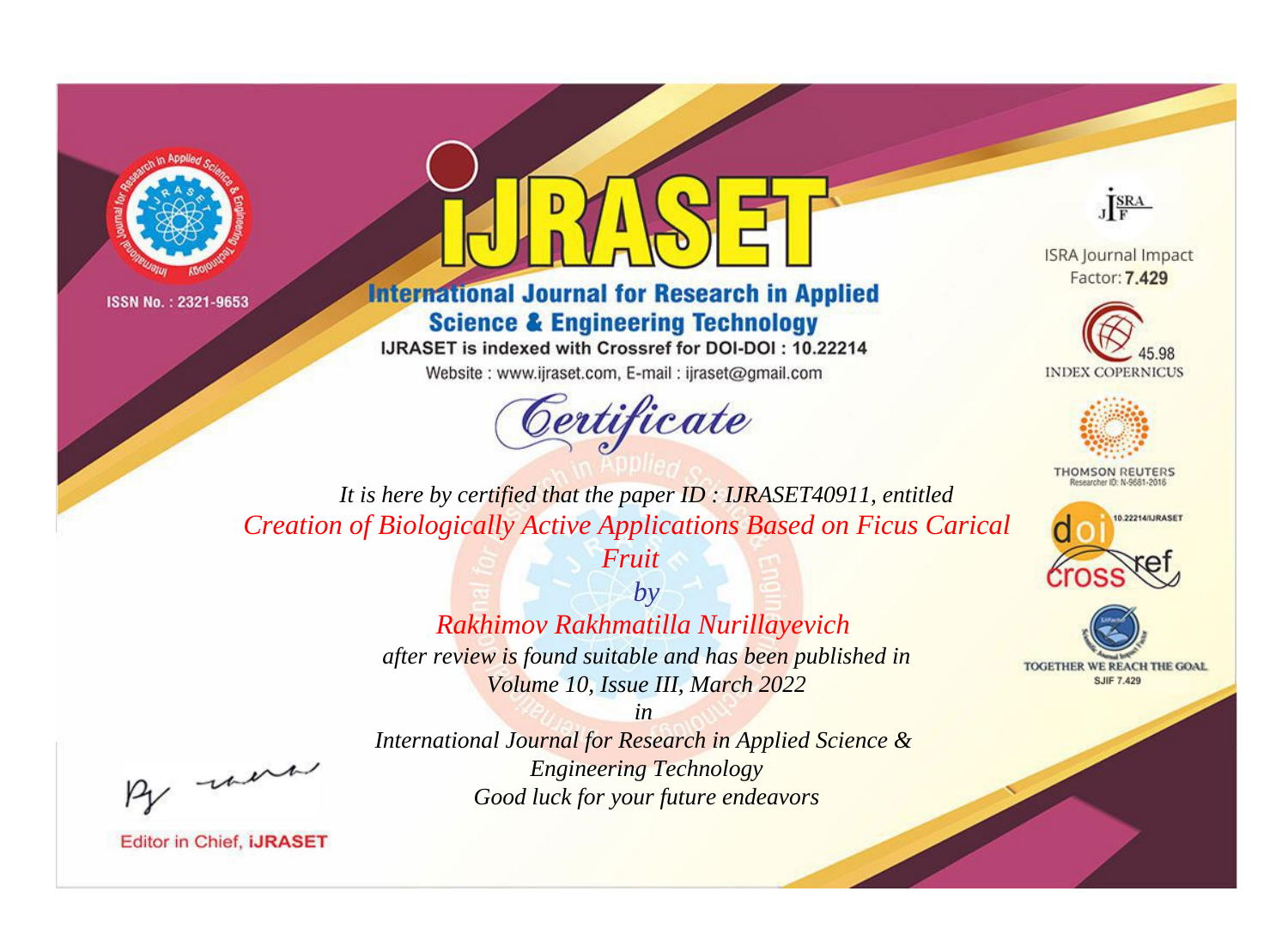



**International Journal for Research in Applied Science & Engineering Technology** 

IJRASET is indexed with Crossref for DOI-DOI: 10.22214

Website: www.ijraset.com, E-mail: ijraset@gmail.com





**ISRA Journal Impact** Factor: 7.429





**THOMSON REUTERS** 



TOGETHER WE REACH THE GOAL **SJIF 7.429** 

*It is here by certified that the paper ID : IJRASET40911, entitled Creation of Biologically Active Applications Based on Ficus Carical* 

> *by Kadirova Shohida Ozotboyevna after review is found suitable and has been published in Volume 10, Issue III, March 2022*

*Fruit*

, un

*International Journal for Research in Applied Science & Engineering Technology Good luck for your future endeavors*

*in*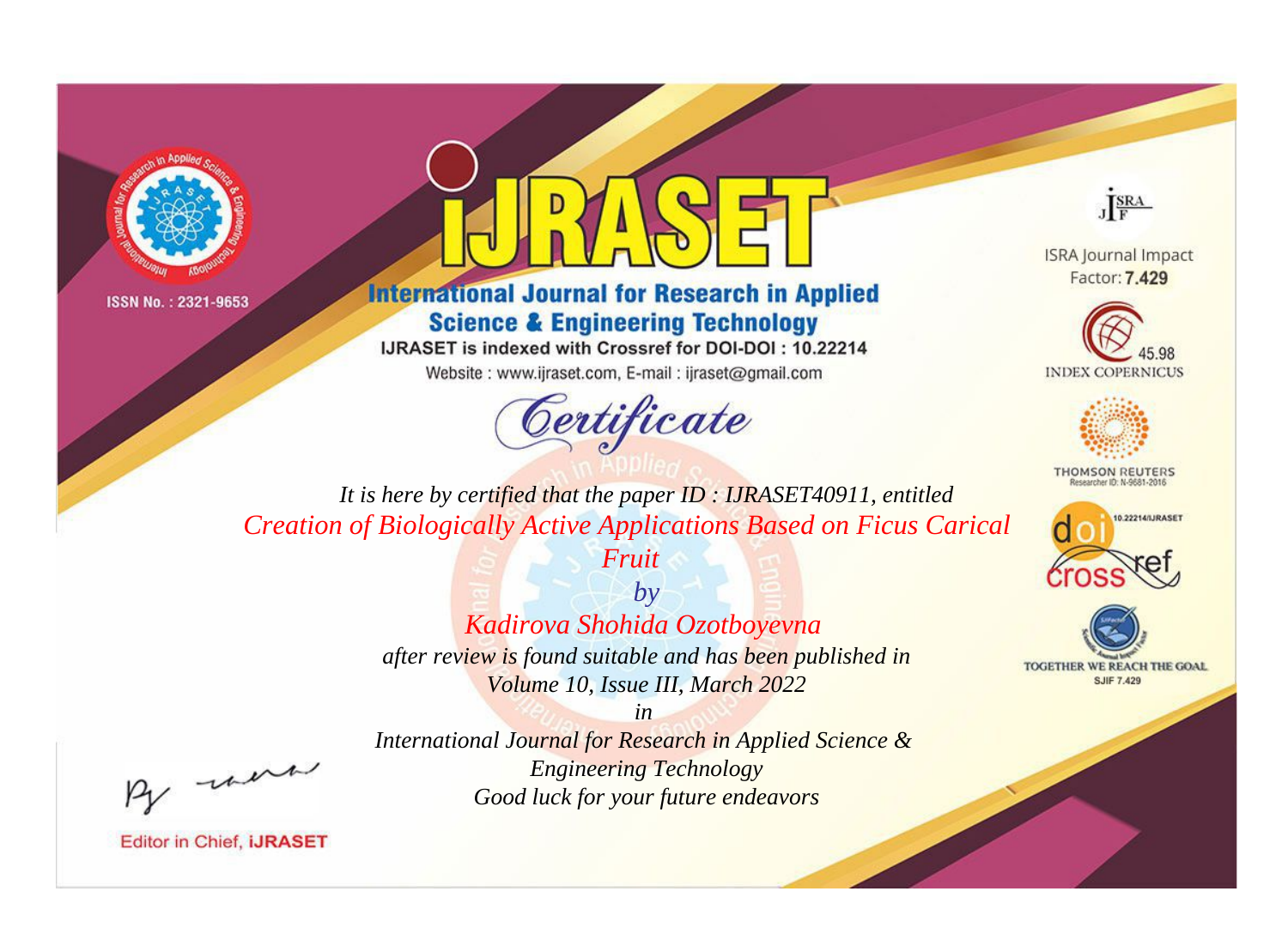



**International Journal for Research in Applied Science & Engineering Technology** 

IJRASET is indexed with Crossref for DOI-DOI: 10.22214

Website: www.ijraset.com, E-mail: ijraset@gmail.com





**ISRA Journal Impact** Factor: 7.429





**THOMSON REUTERS** 



TOGETHER WE REACH THE GOAL **SJIF 7.429** 

*It is here by certified that the paper ID : IJRASET40911, entitled Creation of Biologically Active Applications Based on Ficus Carical* 

*Fruit*

*by Nazirova Yayra after review is found suitable and has been published in Volume 10, Issue III, March 2022*

, un

*International Journal for Research in Applied Science & Engineering Technology Good luck for your future endeavors*

*in*